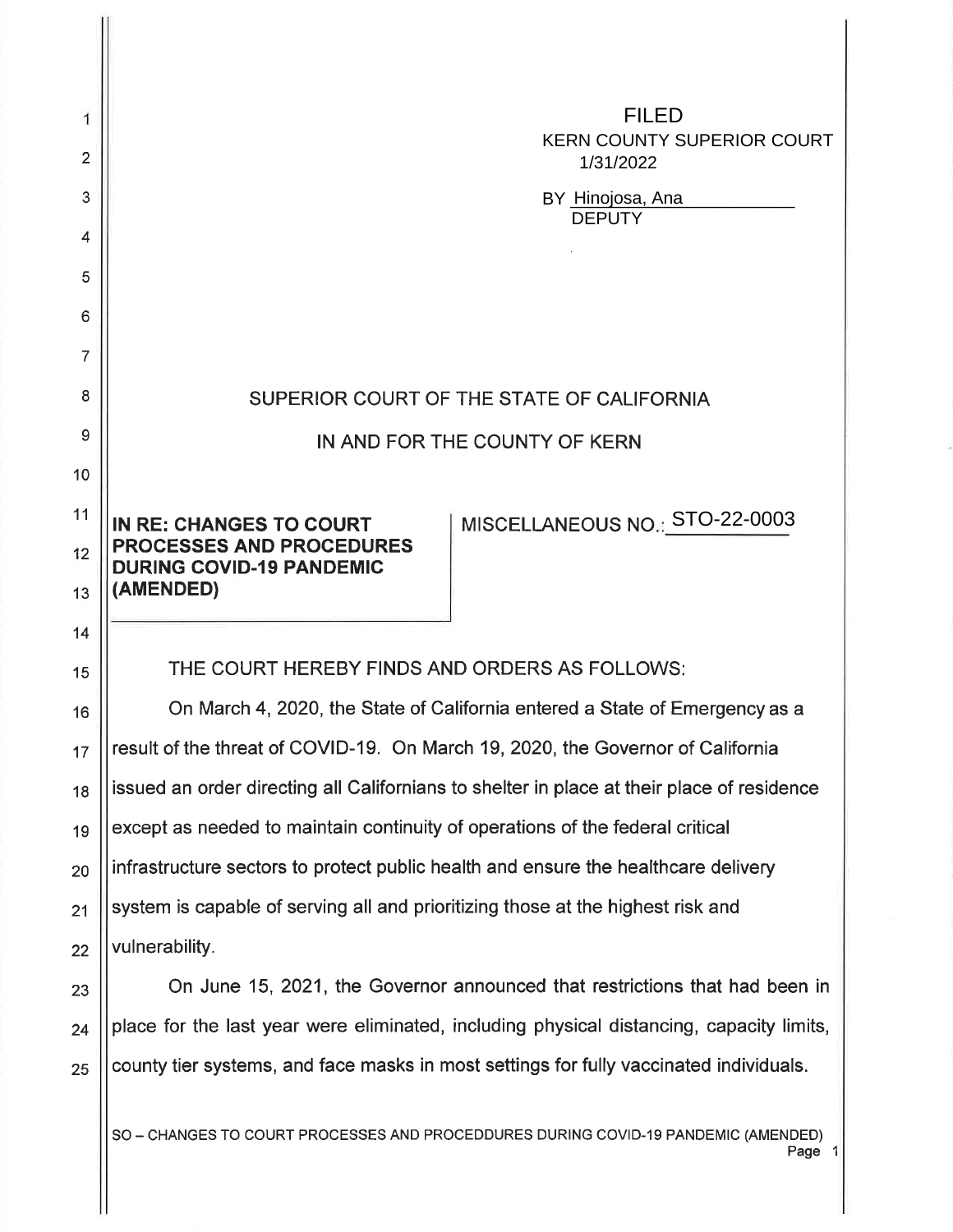1 See Executive Orders N-07-21 and N-08-21.

 On January 5, 2022 the California Department of Public Health (CDPH) extended the requirement for universal masking indoors statewide, regardless of vaccination status, due to the emergence of the more contagious Omicron variant. See CDPH's Guidance for Use of Face Coverings, issued on January 5, 2022.

Emergency Local Rule No. 2 was amended effective January 14, 2022 to require face masks for all individuals, regardless of vaccination status. Individual judicial officers reserve the authority to modify any part of this rule inside their individual courtroom.

 Kern County Public Health Services Department reported on January 25, 2022 that the 7-day case rate is 175.3 per 100,000 (two weeks ago it was 58.6). Public Health Director Brynn Carrigan reported that based upon the state's coronavirus model, Kern County's peak of COVID-19 patient census in hospitals occurred on January 26, 2022. State-staffed expansion of hospital capacity is expected to be operational by the end of January and will be in place through March 31, 2022. See News release from Kern County Public Health Services Department.

 Based upon the Court's strong desire to remain open for court proceedings and to protect litigants, attorneys, justice partners, its staff and the public,

THE COURT HEREBY FINDS AND ORDERS AS FOLLOWS:

A. In-person access to all Kern County Superior Courthouses will only be permitted for: parties, attorneys, legal staff members, an objecting party or relative of a minor, conservatee or decedent in a probate case, summoned jurors, subpoenaed witnesses, employees and other courthouse occupants, law enforcement, individuals seeking assistance from the District Attorney's Office, one (1) support person pursuant to Family Code § 6303, approved vendors,

SO – CHANGES TO COURT PROCESSES AND PROCEDDURES DURING COVID-19 PANDEMIC (AMENDED)<br>Page 2 Page 2

13

14

15

16

17

18

19

20

21

22

23

24

25

2

3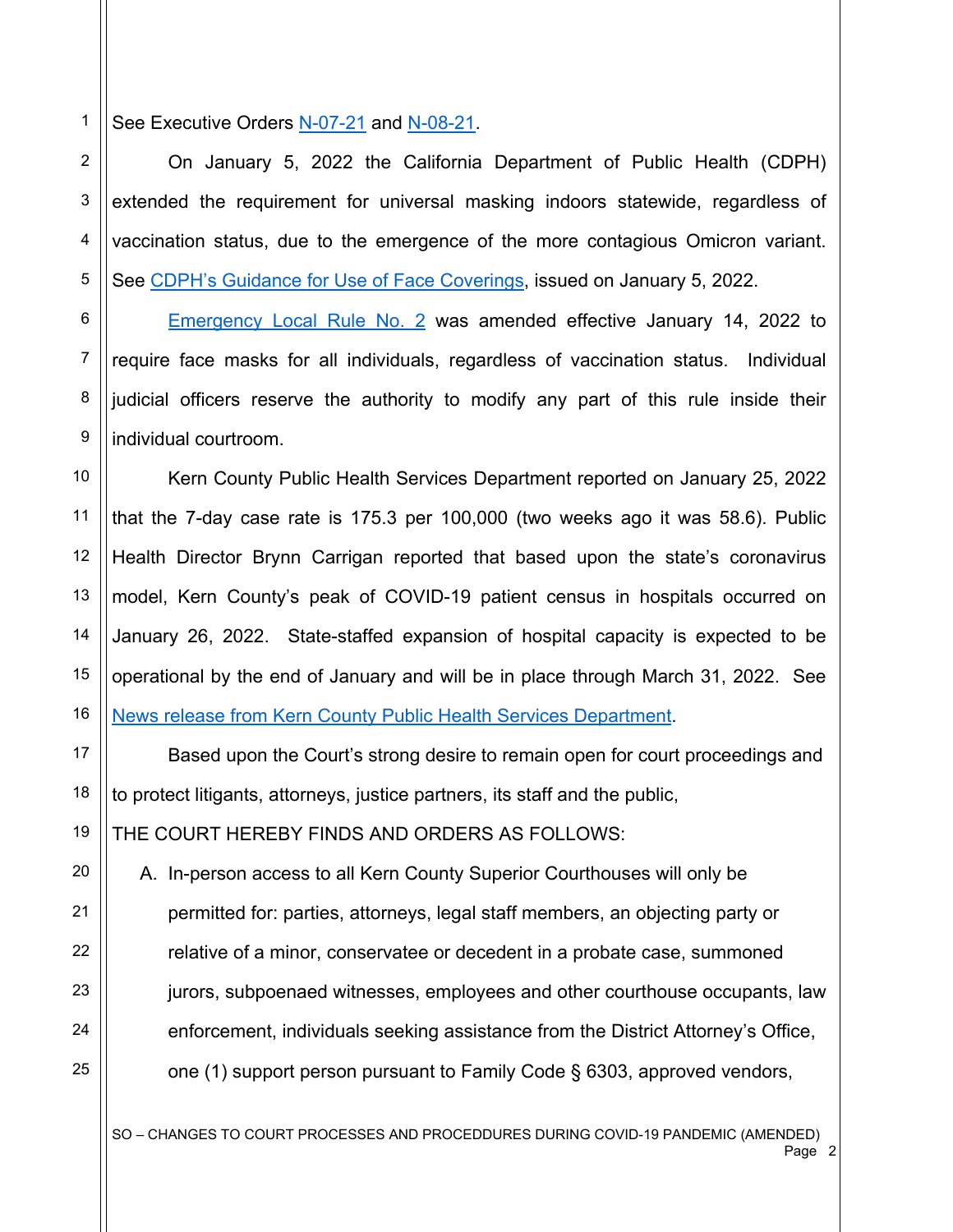contractors and deliveries, media, and individuals who have been permitted by Court order. Access to all courthouse facilities will also be permitted for members/employees/associates/volunteers of the American Civil Liberties Union of Southern California's Courtwatch Kern program. Entrance to a particular courthouse facility by the aforementioned should be limited to one (1) or two (2) individuals at a time for the purpose of monitoring courtroom activity. B. To ensure that members of the public may still observe proceedings in this facility, and to encourage members of the public to shelter in place away from public spaces like courthouses, all non-confidential proceedings in all Kern County Superior Courthouses will be made available via audio live streaming. Consult the Court's website for live streaming links to the various courtrooms. C. However, each judge retains the discretion and authority to refuse, limit or terminate audio live streaming, for portions of proceedings, pursuant to the factors and prohibitions articulated in California Rules of Court, rule 1.150 and in consideration of other statutory and constitutional provisions. D. The livestreamed court proceedings may not be photographed, recorded (audio or video), or re-broadcast by anyone without prior written judicial authorization consistent with California Rules of Court, rule 1.150, and Kern County Superior Court Standing Order 19-0005. E. This order does not restrict or otherwise abrogate the express and inherent authority of the court and its judges to provide for the orderly conduct of proceedings. F. With the exception of civil jury trials, appearing remotely in all Limited and Unlimited Civil proceedings via CourtCall or Zoom is highly encouraged, unless the judge exercises his/her discretion under Code Civil Proc. § 367.75(b) to

SO – CHANGES TO COURT PROCESSES AND PROCEDDURES DURING COVID-19 PANDEMIC (AMENDED) Page 3 and 20 and 20 and 20 and 20 and 20 and 20 and 20 and 20 and 20 and 20 and 20 and 20 and 20 and 20 and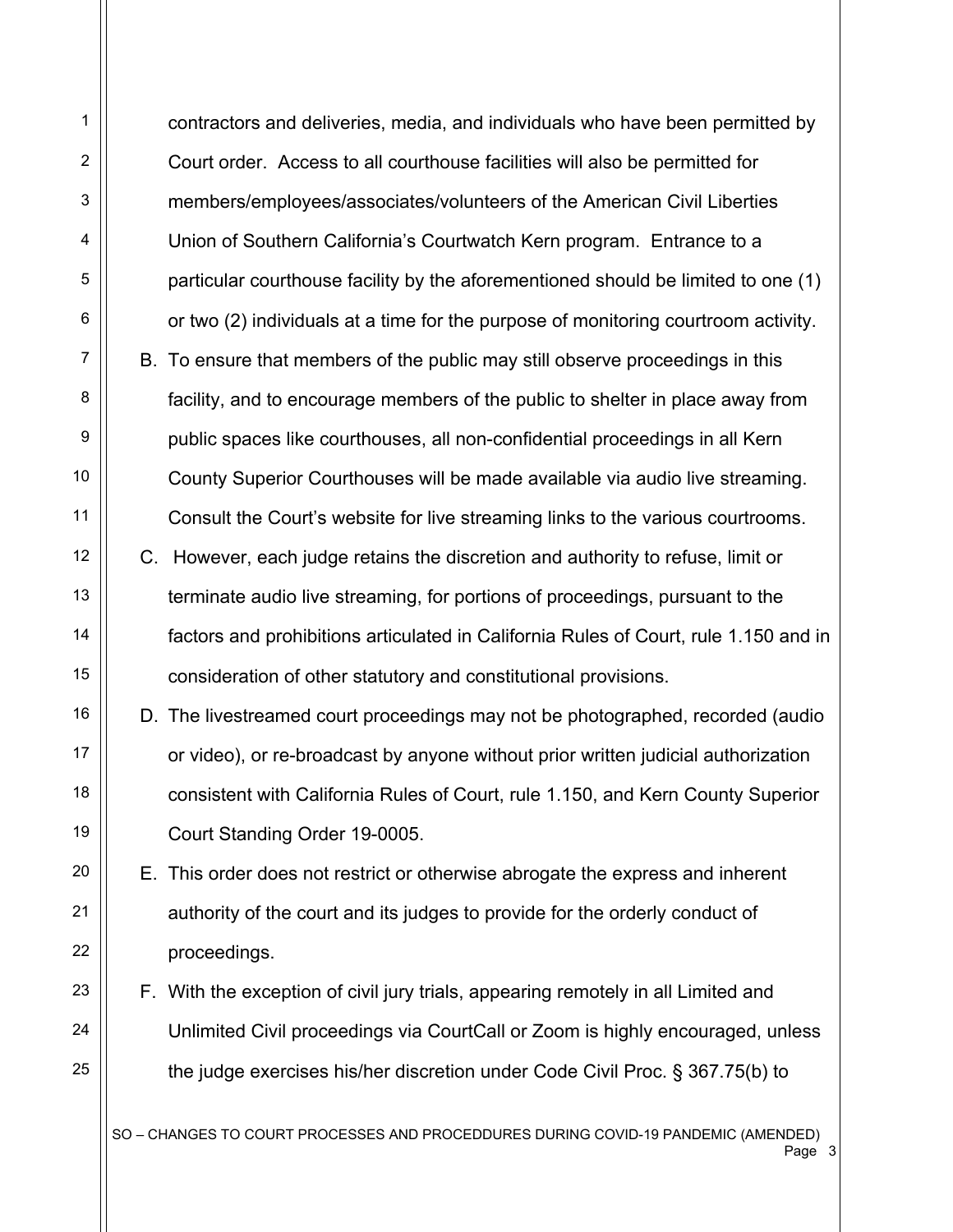1 2 3 4 5 6 7 8 9 10 11 12 13 14 15 16 17 18 19 20 21 22 23 24 25 require an in-person appearance. CourtCall can be reached at 1-888-882- 6878. Instructions for accessing each Courtroom's Zoom account can be found on the Court's website. G. Appearing remotely in all Family Law (Non-DCSS) and Probate Division proceedings via remote technology is highly encouraged, unless the judge exercises his/her discretion under Code Civil Proc. § 367.75(b) to require an inperson appearance, or for a trial or evidentiary hearing, a showing is made as to why the remote testimony or appearance should not be allowed under Code Civ. Proc. § 367.75(d). H. Telephonic appearances for all Department of Child Support Services (DCSS) matters are highly encouraged using the procedures set forth in Standing Order *Remote Hearings for Department of Child Support Services Matters,* Misc. No. STO-21-0007, issued June 24, 2021. I. For all other matters, the Court highly encourages attorneys to use our current remote appearance options during this time. J. All of the Court's criminal calendars may be viewed at: https://itsapps.kerncounty.com/iframed/nonCMS/crimindex/crim\_index\_case\_inf o\_cal.asp. All of the Court's civil calendars may be viewed at: https://odyprodportal.kern.courts.ca.gov/portalprod This order supersedes the Court's prior standing order, *Changes to Court Processes and Procedures During COVID-19 Pandemic*, Misc. No. STO-22-0001, issued on January 6, 2022 and partially supersedes *Remote Hearings for Department of Child Support Services Matters*, Misc. No. STO-21-0007, issued on June 24, 2021.  $\frac{1}{1}$  $\frac{1}{1}$ 

SO – CHANGES TO COURT PROCESSES AND PROCEDDURES DURING COVID-19 PANDEMIC (AMENDED) Page 4 - Annual March 2014 - Annual March 2014 - Annual March 2014 - Annual March 2014 - Annual March 2014 - A